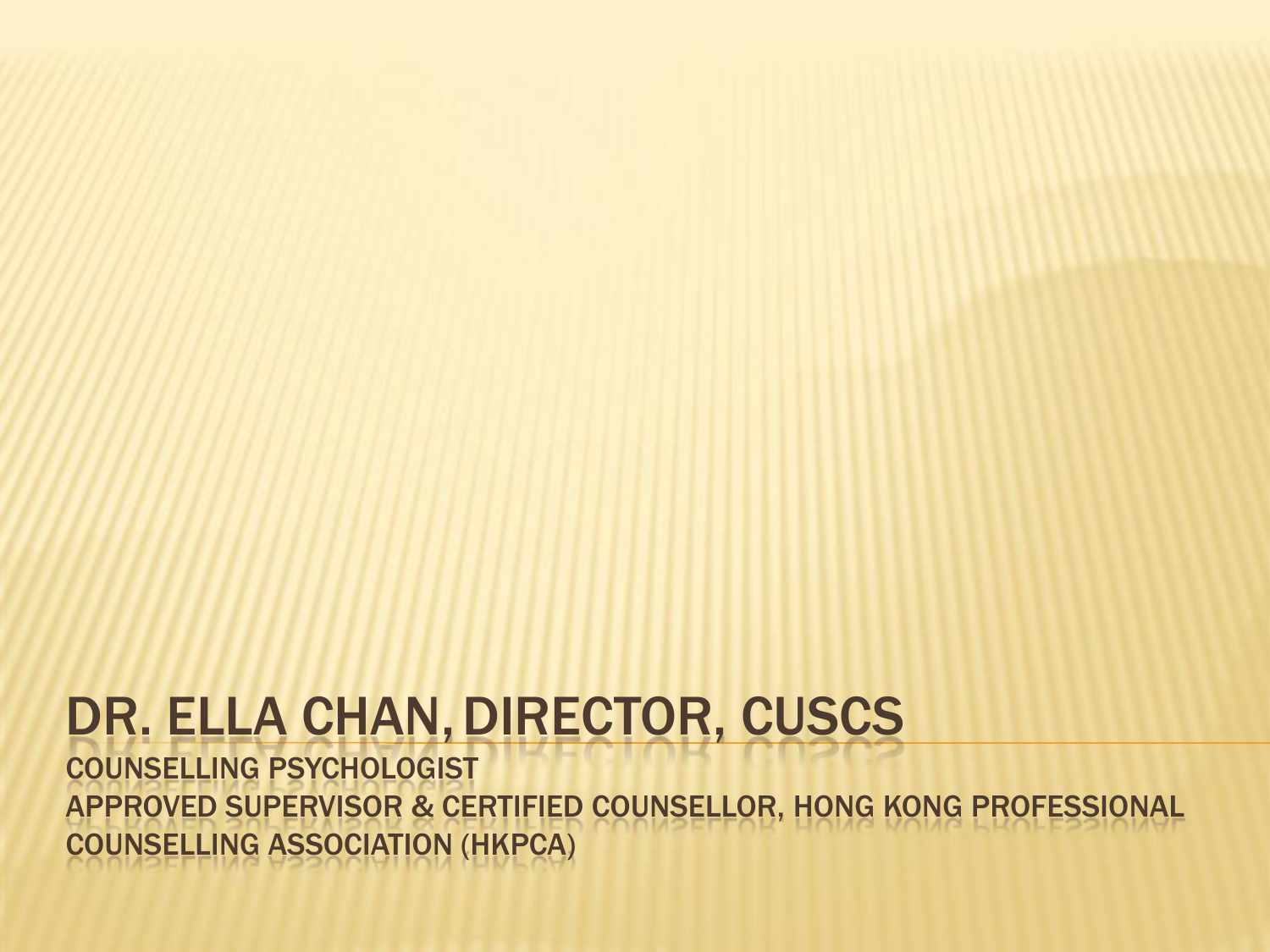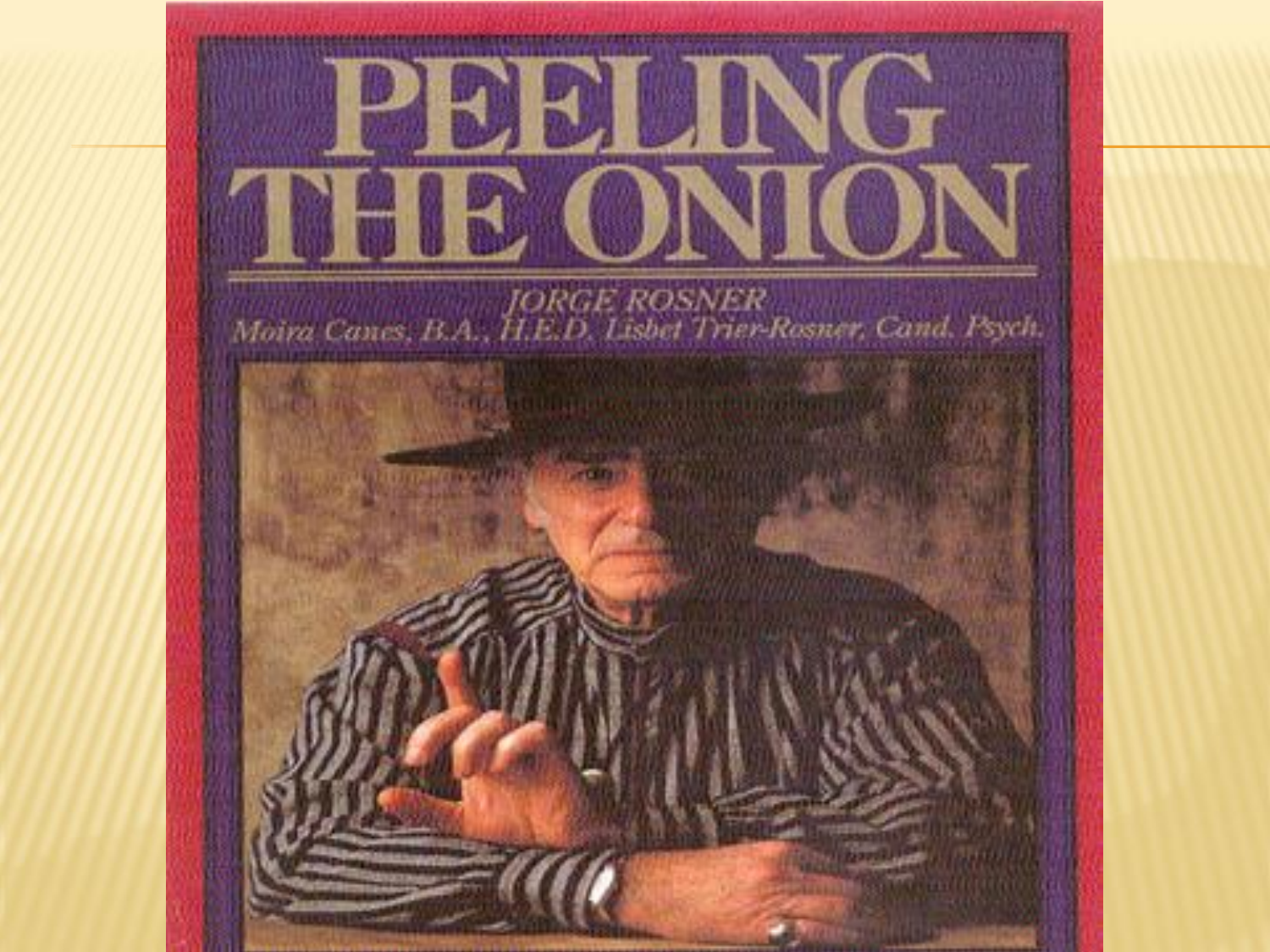### PROMOTING WELLNESS-THE GESTALT APPROACH 完形的身心靈健康

- My career as a teacher, teacher trainer, counsellor and educator- administrator
- My learning from Gestalt Therapy (Fritz Perls) in 1990s in Canada
- Gestalt helps me live healthily and keeps me alive
- **x** It reminds me that I am human, and therefore I make mistakes and learn……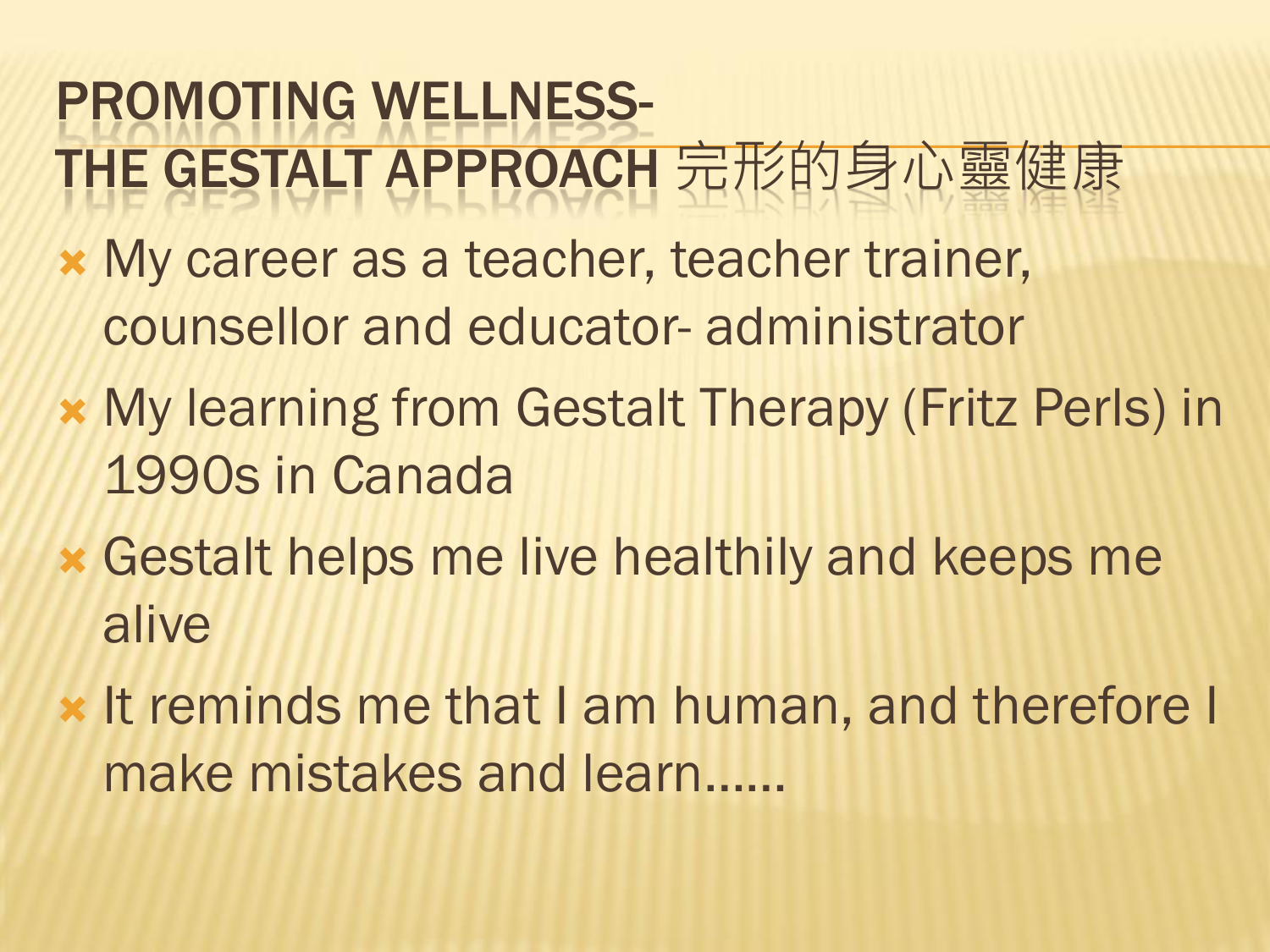## **GESTALT PRAYER (FRITZ PERLS)**

#### **Gestalt prayer**

I do my thing, and you do your thing.

I am not in this world to live up to vour expectations

And you are not in this world to live up to mine.

You are vou and  $I$  am  $I$ ,

And if by chance we find each other, it's beautiful.

If not, it can't be helped.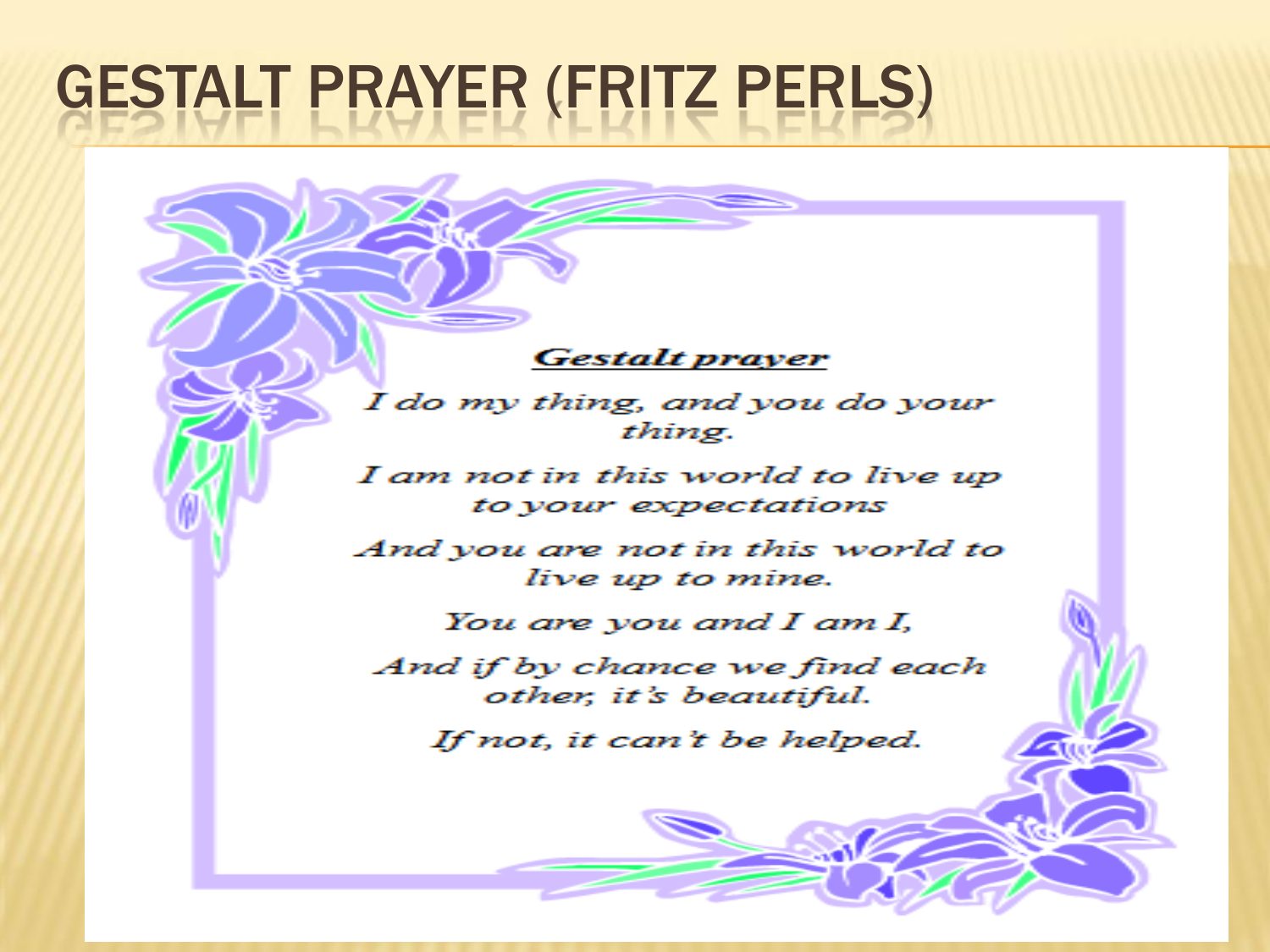#### "GESTALT THERAPY IS ALL ABOUT AWARENESS"

- A humanistic therapy that believes we are born with resources and ability to lead a satisfying and creative life
- Somehow, somewhere, something interrupts these abilities and we got STUCK in the growth process-**LOST**
- Gestalt therapy aims at uncover, re- discover those STUCK-NESS in our lives to regain or restore vitality and energy and wholeness through a human-to-human therapeutic process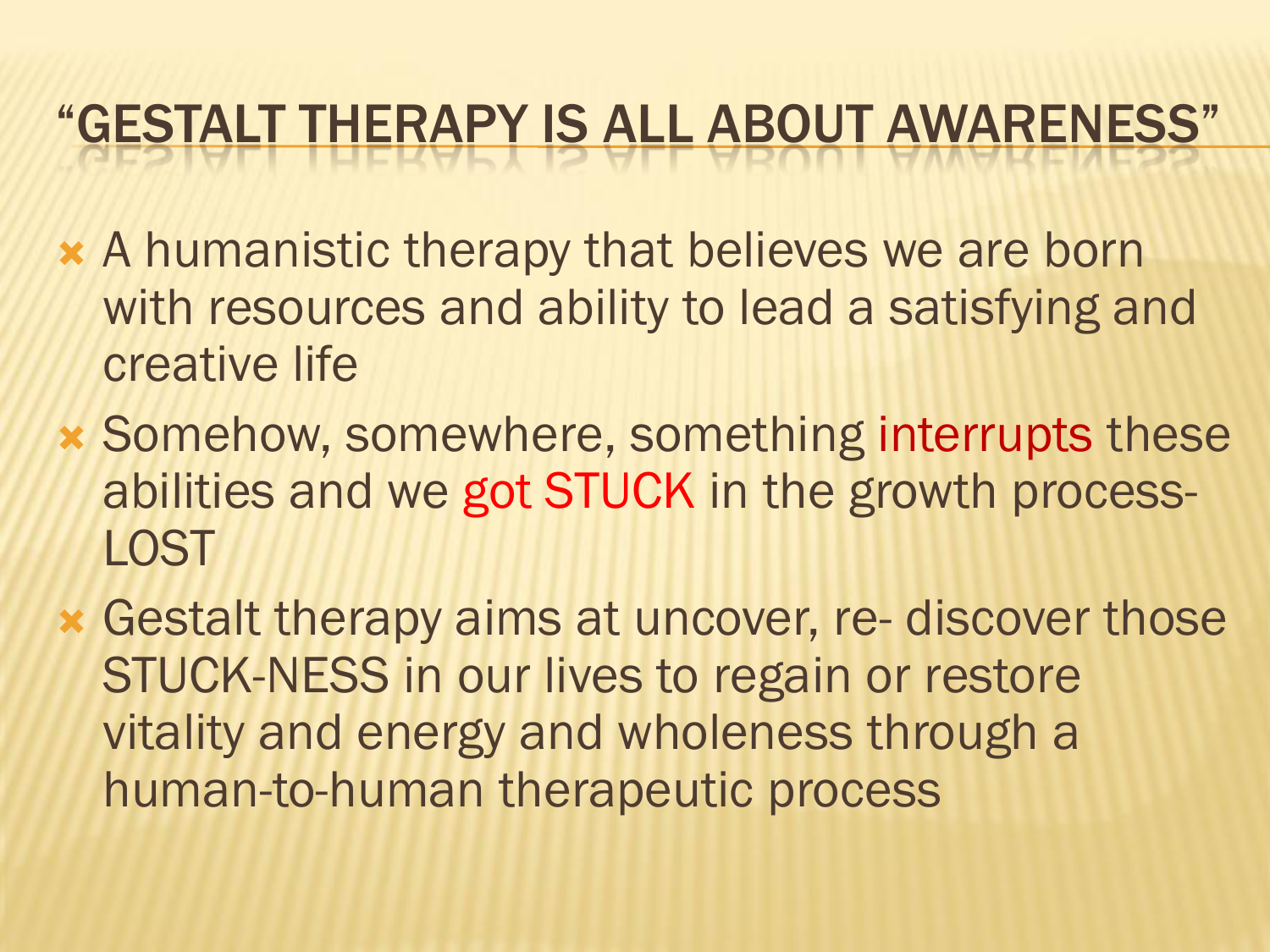#### GESTALT & GROUND-Fixed?

- FIGURE & GROUD SHIFT?
- GESTALT FIGURE & GROUND-INTEGRATE?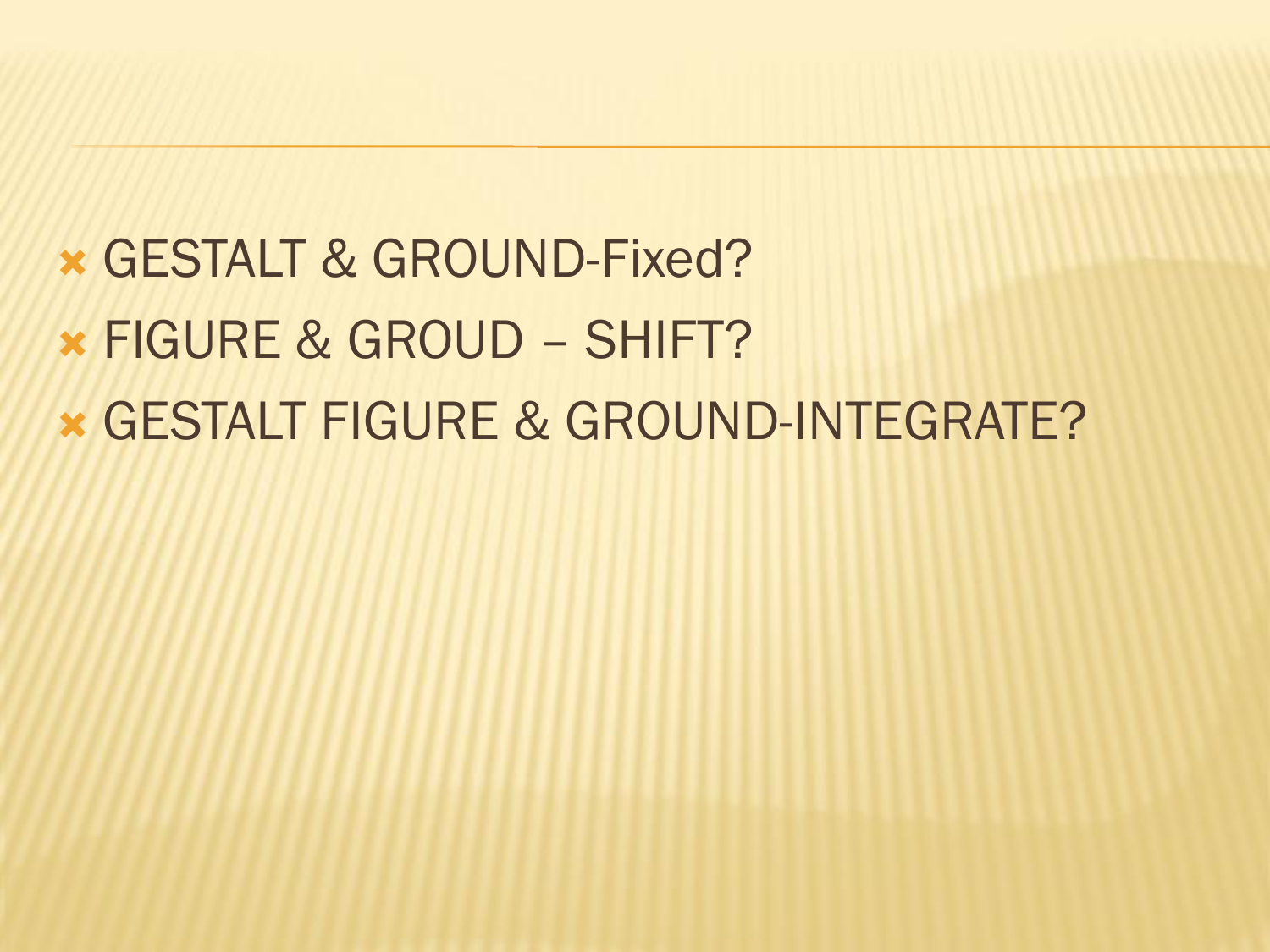### OUTER ZONE OF AWARENESS EXERCISE

- Work with a partner. Start each sentence with "Now I'm aware of…" using your senses. Be aware of what is happening in this moment.
- (look at the shapes, things and people around you; their color and size; listen to the noise around you; any taste in your mouth; smell and breathe deeply; speaking at different pitch/tones; use different body postures)
- Outer Zone of Awareness
- Five senses: seeing, touching, smelling, tasting and hearing, talking and moving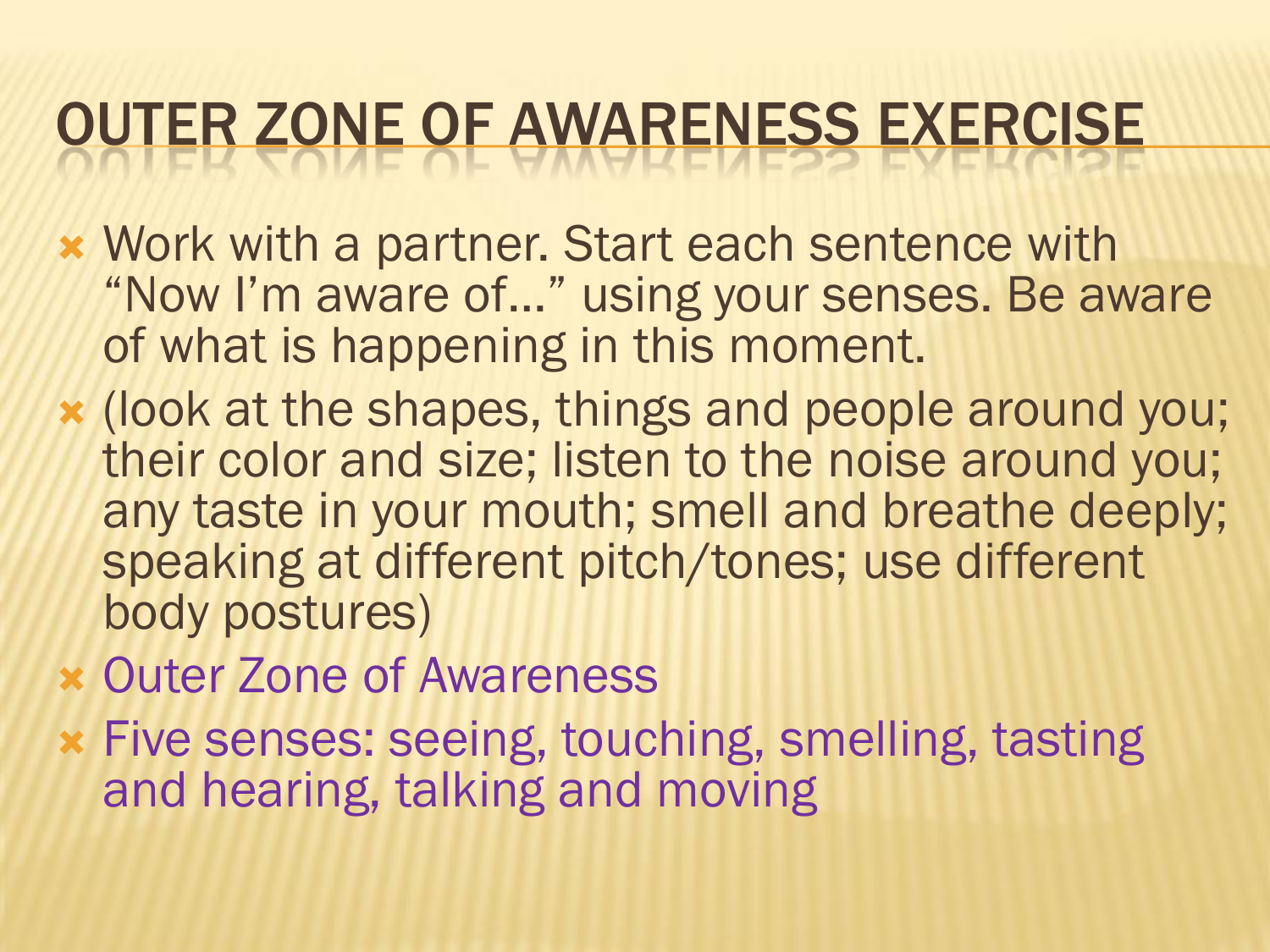# MIDDLE ZONE OF AWARENESS EXERCISE

Take a few minutes to sit comfortably. Close your eyes if you wish. Let yourself be aware of any thoughts, memories or fantasies that you have. Try not to get "attached" to any of them. Simple "notice" and "let go". Share your thoughts with your partner "as free as you can".

#### Middle Zone of Awareness

Includes all thinking processes: thinking, planning, imagining, remembering, analyzing, rationalizing and dreaming.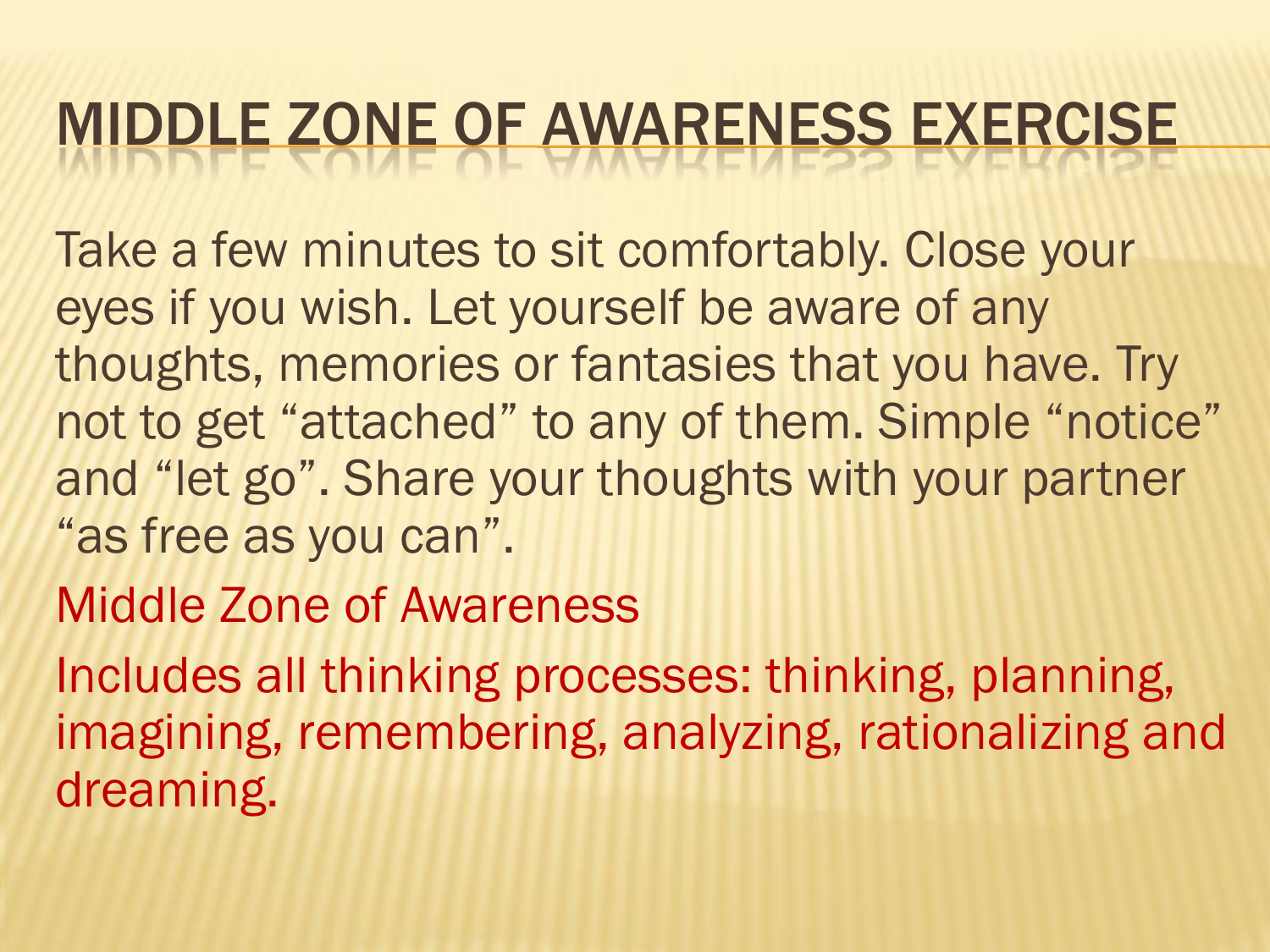### INNER ZONE OF AWARENESS EXERCISE

Close your eyes and concentrate on your breathing- the rise and fall of your chest and stomach as you breathe in and exhale.

- Aware of the different sensations of your inner body.
- Notice any strained parts inside your body
- Share your experience with your partner

Inner Zone of Awareness

Awareness of the body, bodily sensations of all kinds; feelings & emotions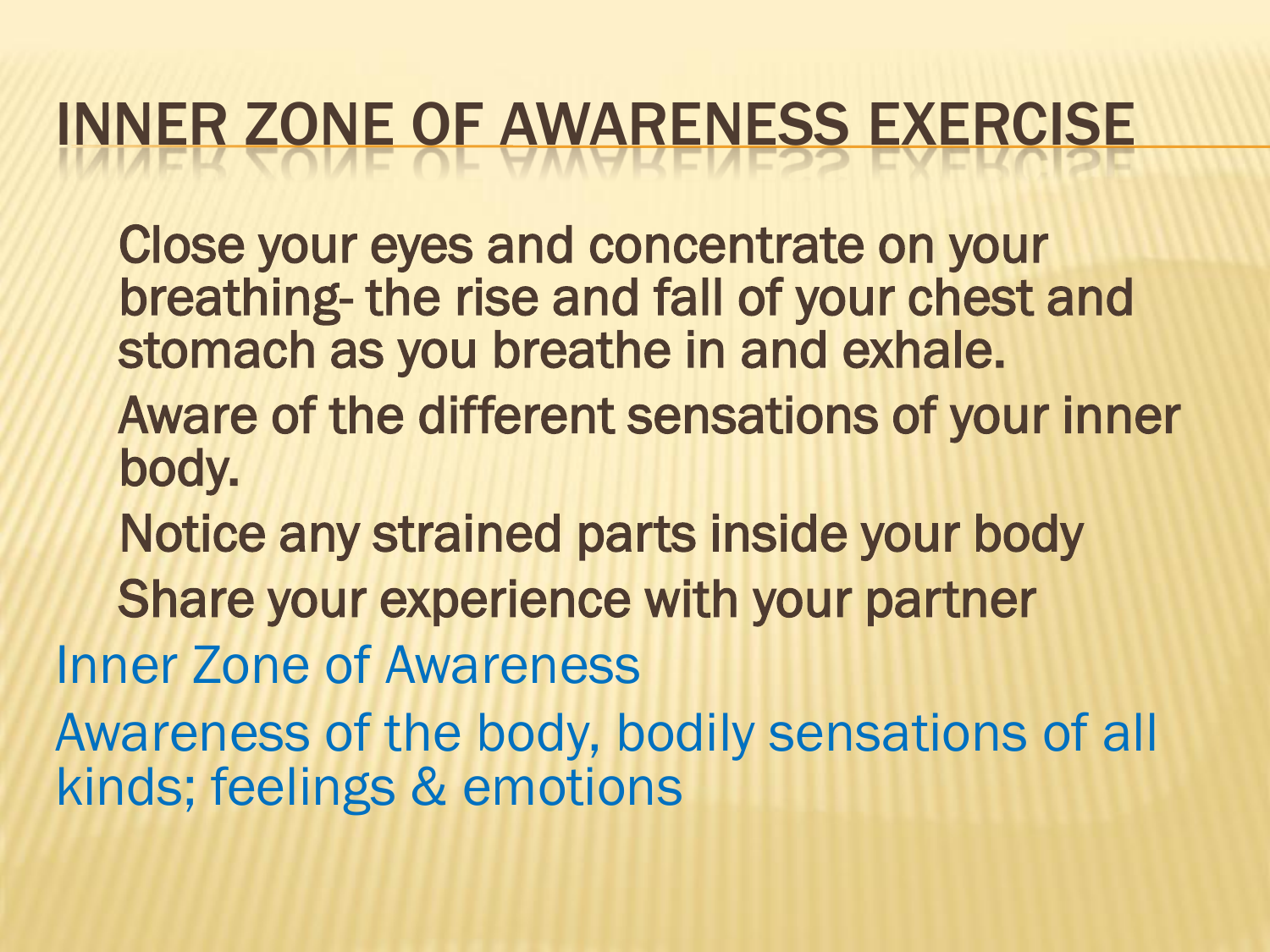#### WITH AWARENESS, A QUICK REFLECTION …..

- What do you know more about yourself?
- What do you know more about the environment?
- Which layer is stronger? Which weaker?
- What is your choice for now?
- How do you feel in the process?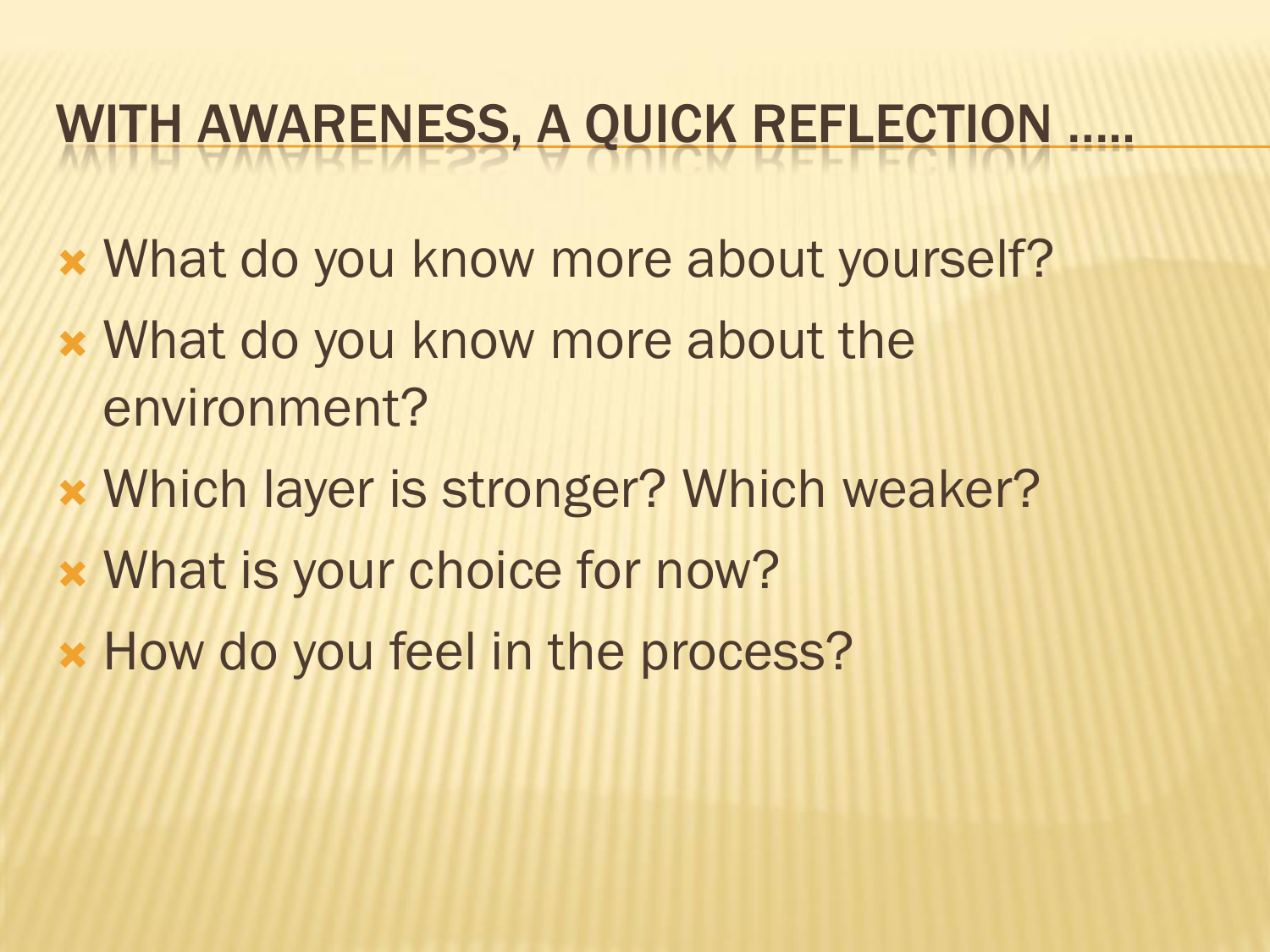## CHECK 2 INTERRUPTIONS……

- Desensitization/ over- sensitization
- How to take criticisms
- How to take feedback
- Make your choice- improve in tim
- Deflection
- Procrastination due to fear/ choose to hang on/ healthy ways of deflecting- putting aside as a matter of priority
- KEY: Doing in awareness or not in awareness